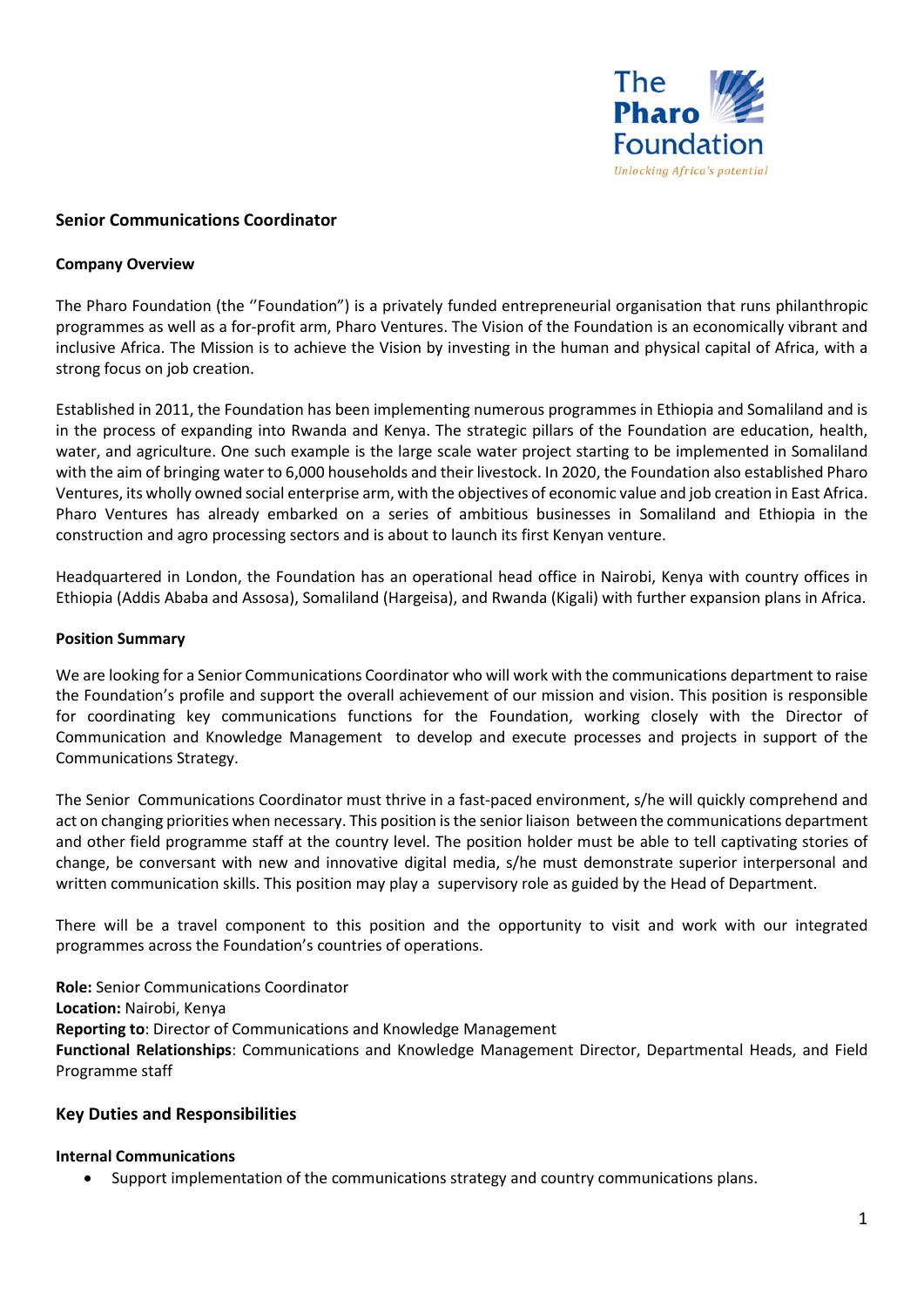

- Collect information from programme teams and produce communications content for the internal weekly highlight/media digest, quarterly newsletter, social media platforms.
- Provide technical support to programme teams and other departments in developing communication products and media engagements.
- Ensure adherence to brand guidelines for all publications.
- Track communications activities at the corporate and country-level and follow through on the implementation of communication tasks.

# **External Communications**

- Support the development and implementation of communication plans for the countries, for specific events and calendar days' celebrations in line with The Pharo Foundation pillars.
- Coordinate Terms of Reference (TORs) for tasks involving external service providers/supplier engagements to deliver high-quality products and services.
- Review all communication materials to ensure correct messaging and branding in compliance with communication guidelines.
- Coordinate media field visits to showcase the organisation's work including conducting interviews to gather content.
- Prepare media packs and briefing kits as guided.

# **Content Development and Documentation**

- Assist in developing and production of high-impact communications products Information, Education and Communication (IEC) / publicity materials including brochures, fliers, fact sheets, organisational profiles, and posters.
- Produce high-quality stories and ensure the collection of case studies to demonstrate the impact of The Foundation's work.
- Coordinate the collection of programme news from the countries and package the information for dissemination on various communication channels including the weekly highlight/media digest, quarterly newsletter, social media platforms, among others.
- Build a digital photo library / media bank of high-quality photos representing The Pharo Foundation pillars.
- Ensure repository and updating of all communication documents on a shared folder.
- Conduct media monitoring to track relevant news, events, and activities highlighting the Foundation's work.

## **Digital Communications (Web and Social Media Content)**

- Coordinate and update creative content for the social media platforms in line with the social media strategy.
- Utilize analytical tools to drive social media engagement and track performance using social media metrics.
- Develop social media plans for calendar days commemorated by the organisation.
- Develop innovative website content and ensure regular updating of the site.
- Boost the organisation's intranet: Workplace and media bank with content from different thematic areas, photographs, and short videos.

## **Branding and Events**

- Ensure The Pharo Foundation brand guidelines' consistency and appropriate implementation across all projects.
- Support country project teams and/or procurement in developing proper specifications for communication and branded merchandise.
- Manage selected vendors to ensure developed products are in line with the organisation's style and brand